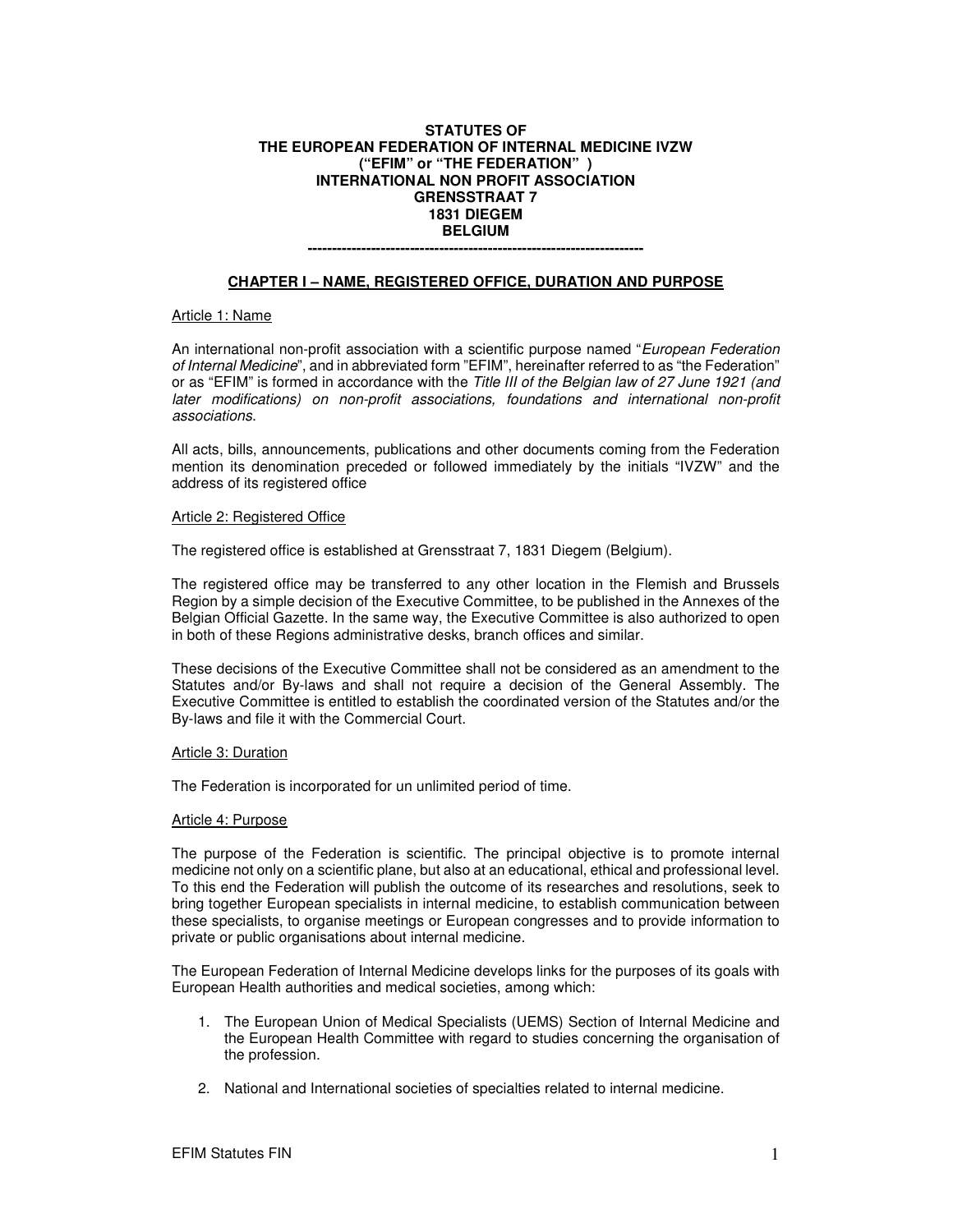- 3. International Society of Internal Medicine (ISIM) and other non-European Societies of Internal Medicine with regard to scientific information.
- 4. All other bodies relevant to the activities of the Federation.

The Federation may engage itself in any transaction, which it deems useful and which relates directly, or indirectly to its purposes. It may grant collaboration to and take an interest in any activity, which is similar to its objectives.

With respect for the laws in force and for its purposes, the Federation will be able to collect and to manage capital for the activities endorsed by its purposes.

# **CHAPTER II - MEMBERS**

#### Article 5: Categories of Members

The Federation consists of national society members. A national society member is a representative and recognized national scientific society for internal medicine (or its equivalent).

National society members that are recognized by the Executive Committee as being located in a European country will qualify as Effective members. Effective members have voting rights.

National society members that are not recognized by the Executive Committee as being located in a European country will qualify as Associate members. Associate members do not have voting rights.

The Federation may also have other category of members (such as honorary members, fellows of the Federation, institutional affiliates) of which the criteria and rights (if any) will then be determined in the Federation's bylaws.

#### Article 6: Admission of members

Admission of new effective and associate members is subject to the following conditions:

The admission of any new member shall be decided by the Executive Committee subject to the condition subsequent of its ratification by the General Assembly.

Any application for membership shall be made in writing and sent to the administrative office of the Federation (located at the registered office of the Federation) which shall examine whether or not the application meets the membership requirements. The administrative office shall submit the application and its assessment to the Executive Committee. The Executive Committee shall take its decision with a simple majority of the votes cast. Any decision of the Executive Committee refusing an application for membership does not need to be justified and is final. Any admission by the Executive Committee shall be submitted for ratification to the next meeting of the General Assembly; the General Assembly shall take its decision with a simple majority of the votes cast. Any decision of the General Assembly refusing to ratify the admission of a member does not need to be justified and is final.

# Article 7: Resignation, suspension and expulsion of members

Any member may resign from the Federation at any time by giving six months' notice by registered letter addressed to the administrative office of the Federation, located at its registered office. The notice period shall start on the first calendar day of the next month. The administrative office shall acknowledge receipt of the resignation letter in writing and inform the Executive Committee.

All resigning members shall remain liable for all their financial obligations vis-à-vis the Federation until the end of the financial year in the course of which the resignation comes into effect.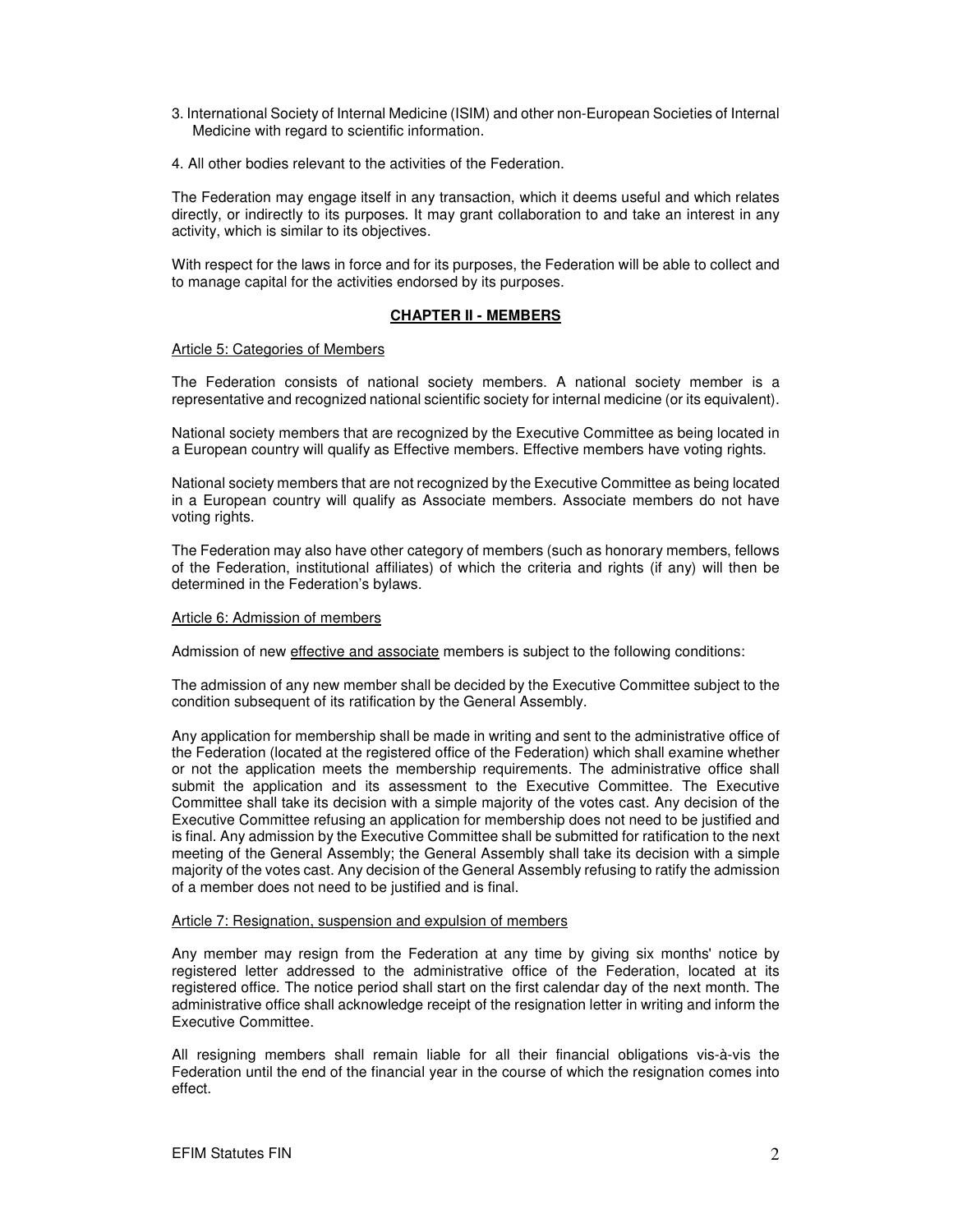If a member fails to meet its financial obligations for one financial year within ninety calendar days after having been formally put on notice by registered letter of the administrative office, it may be expelled.

Any member who (i) fails to meet the criteria for membership, (ii) fails to fulfill its duties under the Statutes and/or the By-laws of the Federation, (iii) acts in a manner which is seriously injurious to the interests of the Federation, (iv) acts contrarily to the common values and ethics of the Federation, and/or (v) does not abide with the decisions of the bodies of the Federation, may be expelled by a resolution of the General Assembly which, after having heard representations in the defence of the member concerned, shall take its decision with a majority of two-thirds of the votes cast.

The expulsion decision sets forth the grounds on which the expulsion is based but, this apart, the decision does not need to be justified and is final. The administrative office of the Federation shall send a copy of the decision to the expelled member by registered letter, within fifteen calendar days. The expulsion shall come into force immediately but the expelled member shall remain liable for its financial obligations to the Federation until the end of the financial year.

Until there is a decision by the General Assembly, the Executive Committee is entitled to suspend the member (including its voting right) for whom there exist serious and consistent indications of breaches of the obligations, notwithstanding the obligation of the suspended member to fulfil its financial obligations towards the Federation.

A member who has resigned or is considered as having resigned, been suspended or been expelled, shall have no claim against the assets of the Federation.

#### **CHAPTER III: FEDERATION BODIES**

Article 8: Federation bodies

The official bodies of the Federation are:

- the General Assembly;
- the Executive Committee;

Apart from the General Assembly, the Federation may also organize informal and consulting meetings of the effective and associate members relating to, among others, research and educational topics.

# **CHAPTER IV: GENERAL ASSEMBLY**

#### Article 9: Composition and powers

The General Assembly is composed of the effective members, but only those members having fulfilled their financial obligations towards the Federation shall be admitted to the meetings of the General Assembly.

The resolutions passed at the meetings of the General Assembly shall be binding on all members, including those absent or dissenting.

The following powers are restrictively reserved to the General Assembly:

- a) approval of (i) the annual accounts, (ii) the budget and (iii) the membership fees;
- b) appointment, dismissal and release from liability of the members of the Executive Committee;
- c) appointment and dismissal of the statutory auditor (commissaris), if any, or the auditor (auditor) (if any), determination of its remuneration and release from liability;
- d) ratification of the decision of the Executive Committee admitting new members;
- f) expulsion of members;
- f) amendments to the Statutes;
- g) dissolution and liquidation of the Federation.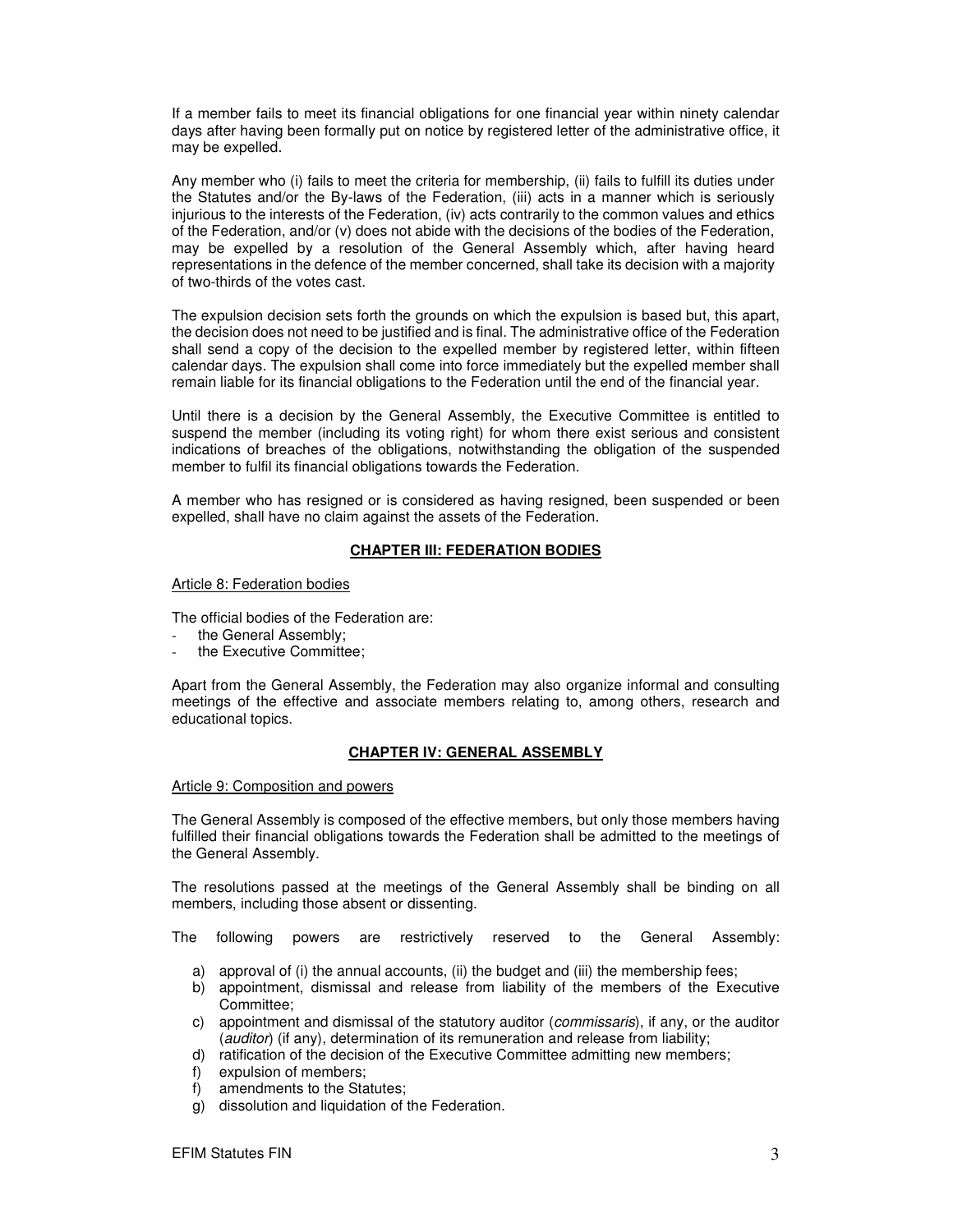#### Article 10: Meetings and notices

The ordinary meeting of the General Assembly shall take place once a year.

The ordinary meeting of the General Assembly shall be called by EFIM's President, the Secretary General or any ten (10) national society members.

An extraordinary meeting of the General Assembly shall be called by EFIM's President, the Secretary General or any ten (10) national society members, where the interests of the Federation so require. Any request for an extraordinary meeting of the General Assembly shall state the items to be considered.

The notice calling the meeting indicates the place, date, hour and agenda of the meeting and is sent by letter, facsimile, or any other written means (including electronic format) at least ninety (90) calendar days prior to the date of the meeting. As the case may be, the working documents will be communicated the latest fourteen (14) days before the meeting.

The validity of the notice cannot be challenged if all members are present or validly represented.

The meetings of the General Assembly shall be chaired by EFIM's President or, in his/her absence, by the President-Elect or the Secretary General.

#### Article 11: Representation to the General Assembly and proxies

In case a country is represented within the Federation by only one national society member, such member shall be represented at an official General Assembly by 2 delegates, being by preference its President or any other member of its respective Executive Committee, and one other member of that national society. In case a European country is represented within the Federation by two national society members, those members shall be represented at such official General Assembly by one delegate of each national society member, unless these national society members agree otherwise and give up its right to be represented by one delegate. In case one European country is represented by more than two national society members, such members have to appoint the two delegates upon mutual agreement.

A national society member may be represented at the General Assembly by another national society member or any third party who can vote by proxy.

## Article 12: Proceedings, quorums and votes

#### a) Quorum

An attendance list, indicating the delegate's names, shall be signed prior to the meeting.

The General Assembly may only deliberate on the matters set out in the agenda, unless all members having the right to vote are present or represented and decide unanimously to discuss other matters.

Unless otherwise provided for, a General Assembly may validly proceed without a presence quorum being required.

#### b) Votes

Regarding voting, the national society members will be divided in large, medium and small national societies criteria of which are detailed in the Federations' bylaws. The Federations' bylaws will further detail the criteria to determine the number of votes of the European countries represented within the Federation by more than one national society member and for which the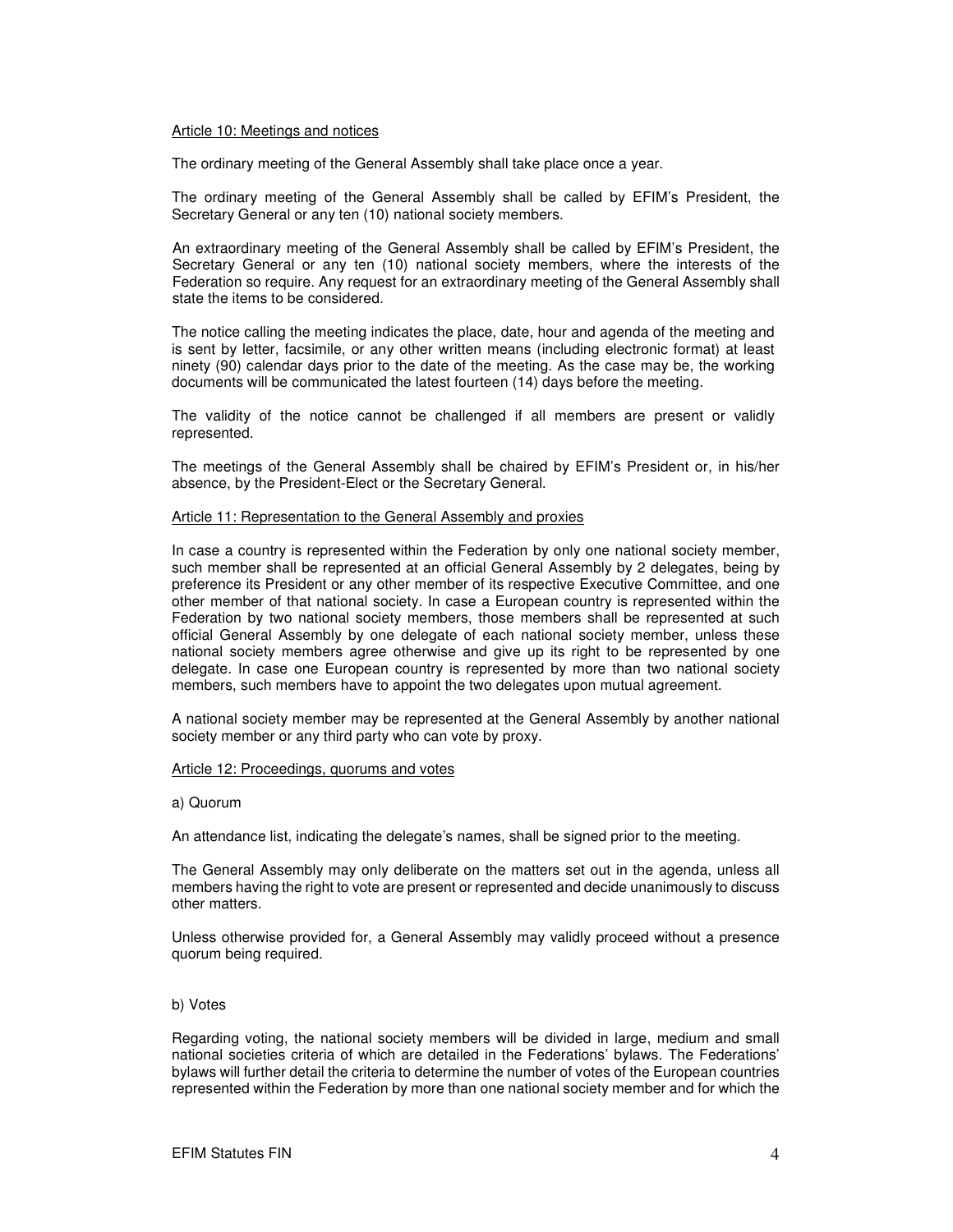respective quantity of members shall be aggregated to determine the number of votes at country level.

Large national society members are entitled to three (3) votes at country level. Medium national society members are entitled to two (2) votes at country level and small national society members shall be entitled to one (1) vote at country level.

Members of the Executive Committee cannot vote on behalf of their respective national society.

Unless otherwise provided for, decisions of the General Assembly shall be taken by a simple majority of the votes cast.

For all decisions of the General Assembly:

- (i) abstentions shall not be taken into account and, in the case of a written vote, blank and mutilated votes shall not be counted in the votes cast;
- (ii) all votes shall be taken by a show of hands, unless at least two members having the right to vote request a secret ballot.

#### Article 13: Minutes of meetings

The decisions taken by the General Assembly shall be recorded in minutes, which are sent out by letter, facsimile, or any other written means (including electronic format) to each member.

The minutes shall be deemed to have been approved by the General Assembly thirty (30) calendar days as from the date mentioned on the notification described above, in the absence of explicit written opposition by a member present or represented at the meeting of the General Assembly.

Once approved, the minutes shall be signed by the chairman of the General Assembly meeting or the Secretary General, and shall be kept in a register at the members' disposal at the registered office of the Federation.

The extracts or copies of the minutes shall be signed by the Secretary General or EFIM's President.

# **CHAPTER V: OTHER MEETINGS OF NATIONAL SOCIETY MEMBERS**

# Article 14: Informal Meetings

Apart from the official General Assemblies, the Federation may organize informal and consulting meetings of the effective and associate members relating to, among others, research and educational topics.

The informal and consulting meetings of the General Assembly may be called by EFIM's President or the Secretary General.

The informal and consulting meetings shall be chaired by EFIM's President or, in his/her absence or unavailability, by the President-Elect, or failing same, by the Secretary General.

The notice calling the meeting indicates the place, date, hour and agenda of the meeting and is sent by letter, facsimile or any other written means (including electronic format).

#### Article 15: Minutes of the informal and consulting meetings

The minutes of the informal and consulting meetings shall be deemed to have been approved thirty (30) days as from the date mentioned on the notification described above, in the absence of explicit written opposition by a member present at the informative and consulting meeting.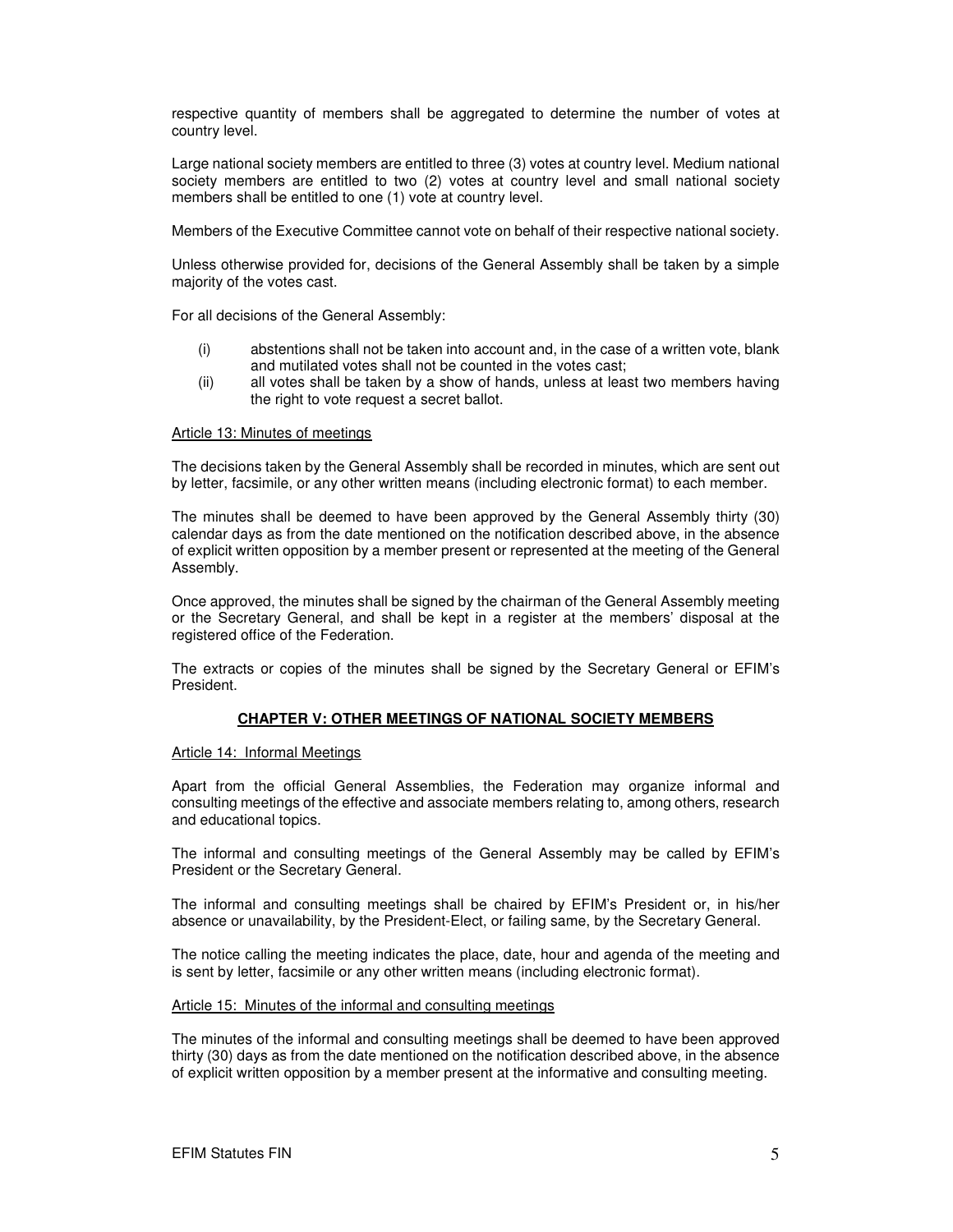Once approved, the minutes shall be signed by the chairman of the informal and consulting meeting, and shall be kept by the Secretary General at the disposal of the members at the registered office of the Federation.

The extracts or copies of the minutes shall be signed by the Secretary General or by EFIM's President.

# **CHAPTER VI: THE EXECUTIVE COMMITTEE**

#### Article 16: Composition

Out of its members, the General Assembly elects EFIM's President, a President-Elect, a Secretary General and a Treasurer. These, together with the Past President, form the Executive Committee.

The representative of the Young Internists, the President of the Foundation for the Development of Internal Medicine in Europe (FDIME) and the President of the UEMS (Internal medicine section) shall always be invited to attend the Executive Committees in a consultative role and in the quality of non-voting members.

Members of the Executive Committee are appointed for their position period of two years. After his term, the President-Elect will automatically become the next EFIM's President for a term of two years, unless minimum 10 effective members would have expressed the latest two weeks before the General Assembly appointing the President-Elect as EFIM's President, in writing serious concerns about such appointment; in that case the General Assembly shall have to cast a new vote on the election of the President-Elect to the function of EFIM's President.

The President will be followed by another two years as EFIM's Past-President. The Secretary General and the Treasurer may be elected to the same positions for maximum three terms.

Members of the Executive Committee may be removed by the General Assembly after a vote of at least two thirds majority by the members present or represented, provided this issue appears in the agenda for a duly convened meeting of the General Assembly.

The mandate of the members of the Executive Committee shall not be remunerated. However, all reasonable costs exposed while representing the Federation may be reimbursed upon production of dated receipts.

# Article 17: Powers

The Executive Committee has the broadest possible powers for the management and (daily) administration of the Federation, except for the powers reserved by law or the Statutes and/or By-laws to the General Assembly. The Executive Committee thus constitutes the governing body of the Federation.

The Executive Committee may delegate, under its responsibility, a part of its powers for particular or specific purposes to a third party.

Upon decision of the Executive and under its responsibility, committees or working groups may be formed, such as, amongst other, a Junior Fellows Institute.

#### Article 18: Meetings

The Executive Committee shall meet at least four times a year.

Meetings of the Executive Committee shall be called by EFIM's President or the President Elect.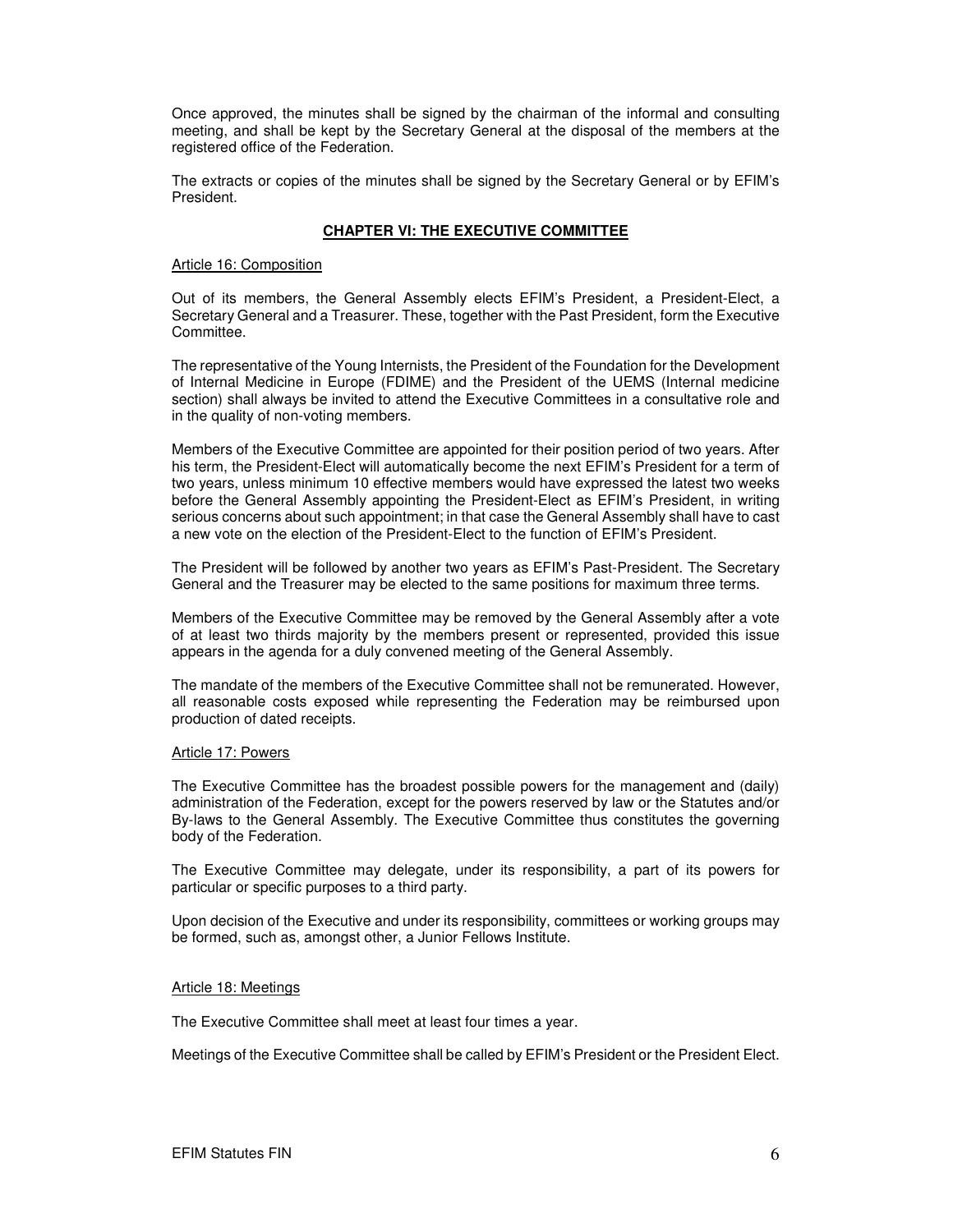The meetings of the Executive Committee shall be chaired by EFIM's President or, in his/her absence or unavailability, by the President Elect, or failing same, by another member of the Executive Committee designated by the Executive Committee .

The notice calling the meeting indicates the place, date, hour and agenda of the meeting and is sent by letter, facsimile or any other written means (including electronic format) at least one (1) month prior to the date of the meeting. In case of urgency, the meeting may be called fourteen (14) calendar days prior to the date of the meeting. As the case may be, the working documents will be communicated the latest three (3) days before the meeting.

## Article 19: Proceedings, quorums and votes

a) Quorum

The Executive Committee may validly proceed if at least the majority of its members are present or represented.

b) Votes

Each member of the Executive Committee has one vote.

Decisions of the Executive Committee shall be made by a simple majority of the votes cast. EFIM's President has a casting vote in case of a tied vote. Abstentions shall not be taken into account and, in the case of a written vote, blank and mutilated votes shall not be counted in the votes cast.

c) Meetings and decision-making by telephone, videoconference, and written procedure

The meetings of the Executive Committee can be validly conducted by conference call or videoconference.

In addition, decisions may be taken by written resolutions provided (i) that each member of the Executive Committee has been informed at least one month (1) in advance of the decisions to be taken and (ii) that the written resolutions are immediately dispatched to each member of the Executive Committee. The decisions come into effect on the date mentioned on the written resolutions and are deemed to be taken at the registered office of the Federation.

# **CHAPTER VII : REPRESENTATION OF THE FEDERATION**

Article 20: Representation of the Federation

All acts which engage the Federation, with the exception of special procuration, will be signed by two members of the Executive (one of them EFIM's President or the Secretary General), who do not need to prove their legitimacy towards a third party.

Court proceedings whether as plaintiff or defendant shall be pursued and managed by the Executive Committee, by EFIM's President or by an administrator designated for this purpose by the President.

# **CHAPTER VIII: ANNUAL ACCOUNTS – BUDGET – DUES – AUDIT**

# Article 21: Annual accounts and budget

The Federation's financial year shall commence on 1 January and end on 31 December of each year.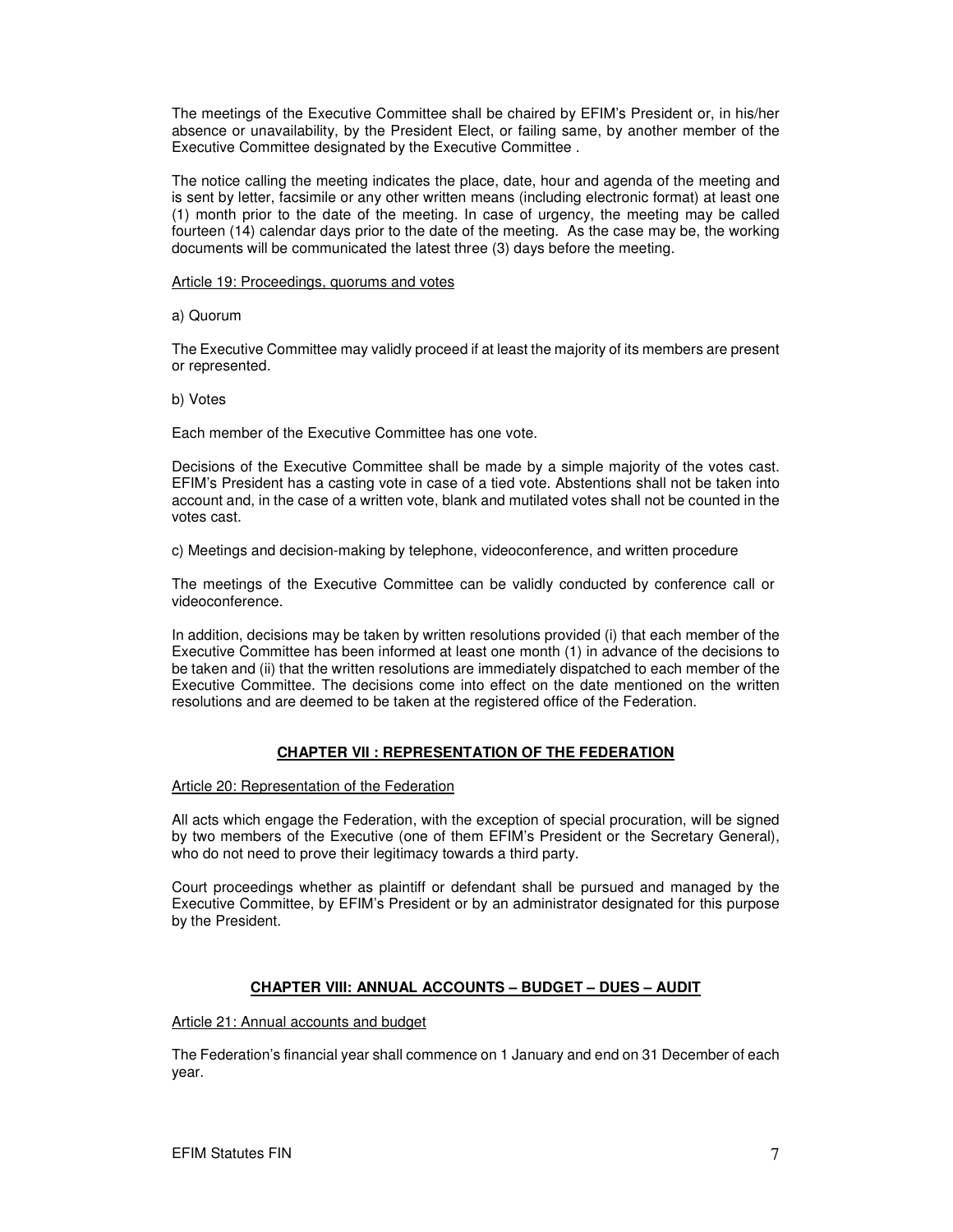The Executive Committee shall submit the annual accounts for the Federation's last financial year and the budget for the following financial year to the ordinary General Assembly for approval.

## Article 22: Dues

The dues to be paid by the Federation's members shall be determined in euros by the General Assembly on an annual basis, upon the proposal of the Executive Committee.

The Treasurer shall inform each member in writing of the amount of dues that are owed. Should payment not be made within the requested period, interest may rightfully be applied at the legal rate, without any prior notice of same. The dues are to be paid within the first three months of the respective accounting year. If a member fails to fulfill this obligation, such member may be forbidden to participate to the activities organized by the Federation (such as e.g. the Academy) upon decision of the Executive Committee who shall not, apart from the ascertainment the dues were not paid in due time, have to justify such decision.

In addition to the dues, the Executive Committee may decide to establish a reserve fund, set the amount of it and the procedures for each member's contribution to this fund.

#### Article 23: Audit

When required by law, the audit of the financial situation, the annual accounts and the verification that the transactions set out in the annual accounts comply with the legal requirements or the Statutes and/or the By-Laws must be entrusted to one or several auditors, appointed amongst the members of the Institute of Auditors ("Instituut der Bedrijfsrevisoren"). They hold the title of statutory auditor ("commissaris").

# **CHAPTER IX: INTERNAL REGULATIONS**

#### Article 24: Internal regulations

The General Assembly may adopt and amend the internal regulations of the Federation, called "By-Laws" The decision must be taken with a simple majority of the votes cast. The internal regulations regulate the functioning of the Federation and its bodies in general and may not conflict with the Statutes.

# **CHAPTER X: LIMITED LIABILITY**

# Article 25: Limited liability

Members of the Federation shall not be personally liable for the commitments of the Federation. Their liability is limited to the payment of their financial obligations.

The members of the Executive Committee shall not be personally liable for the obligations of the Federation. Their liability is limited to the proper performance of their function.

# **CHAPTER XI: AMENDMENTS TO THE STATUTES**

#### Article 26: Amendments to the Statutes

Any proposal to amend these Statutes shall only be valid where it is proposed by the Executive Committee or one-quarter (25%) of the members of the General Assembly.

Motions containing amendments to the Statutes shall not be voted on unless attached to the notice calling the meeting.

Decisions regarding amendments to the Statutes shall only be passed if at least two-thirds of the members are present or represented.